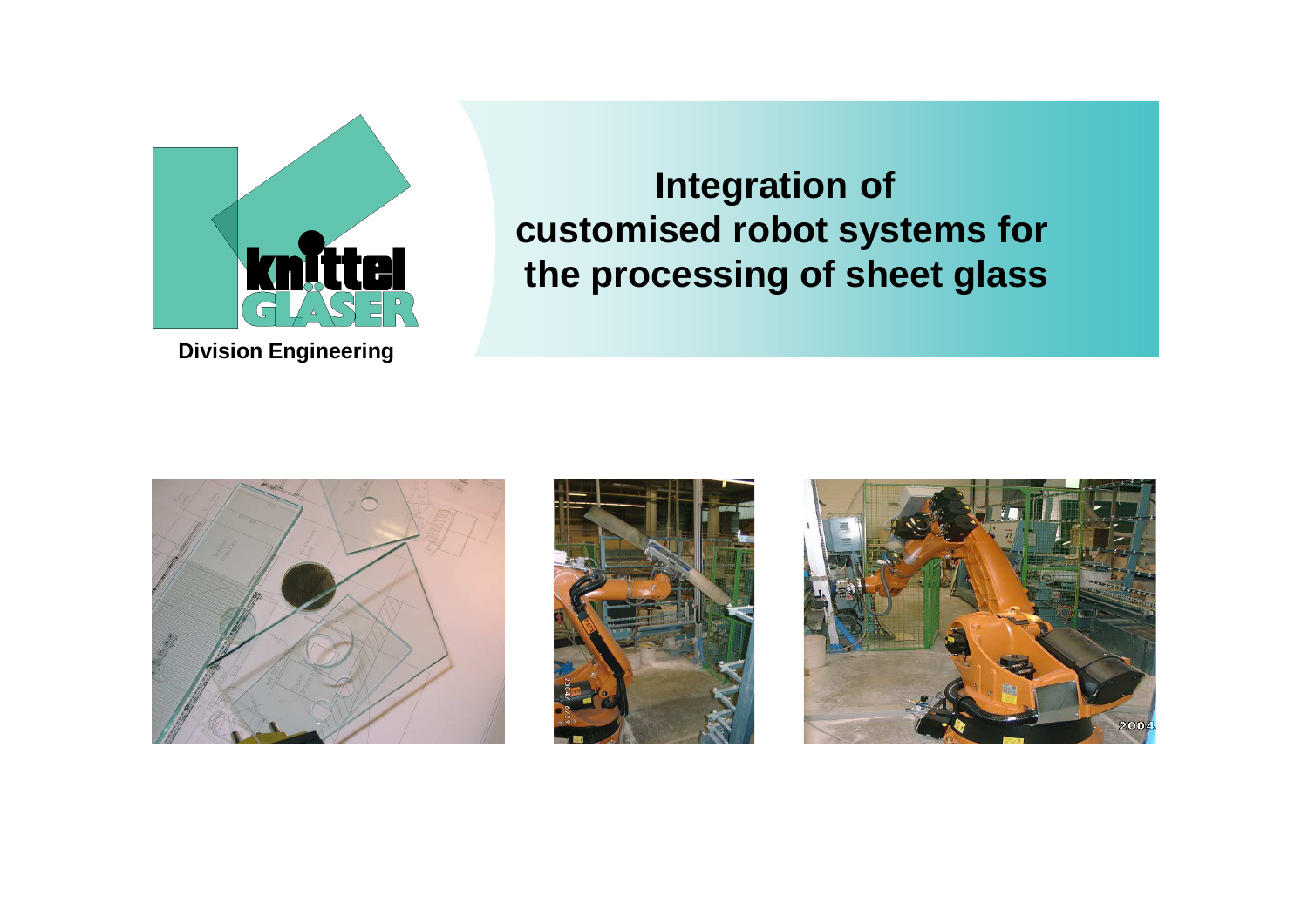### The "Knittel-Formula"







Standard robotsby KUKA

Modules designed for special demand Individual software

### **= Your customised solution**

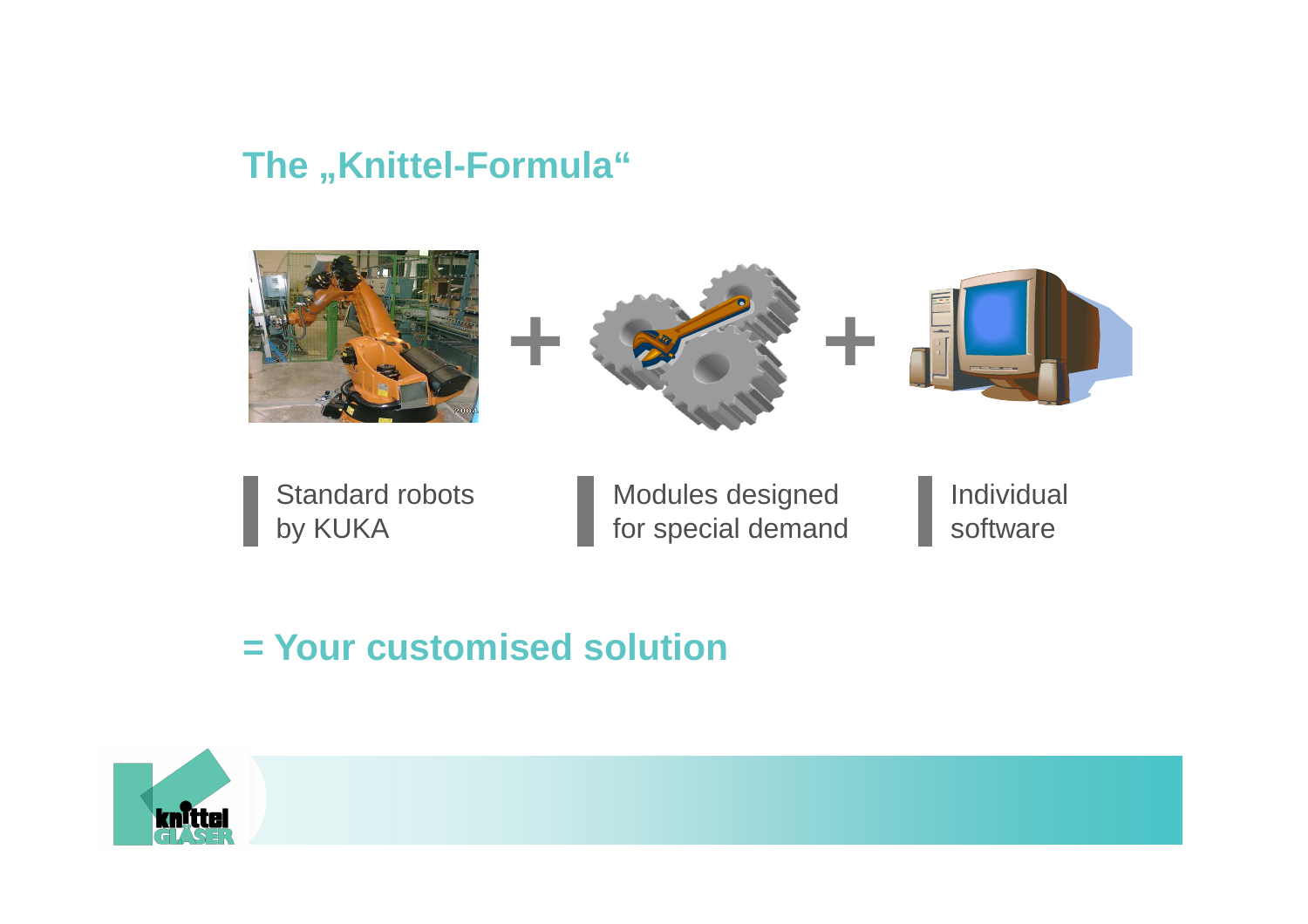#### **Our Know-How …**

Longtime experience in the processing of glass as well as in building of glass machines

Patented solutions with standard components $\rightarrow$  fast and secure rationalisation

Extended possibilities through the combination of robots and newly developed tools

Flexible and customised concepts for your company

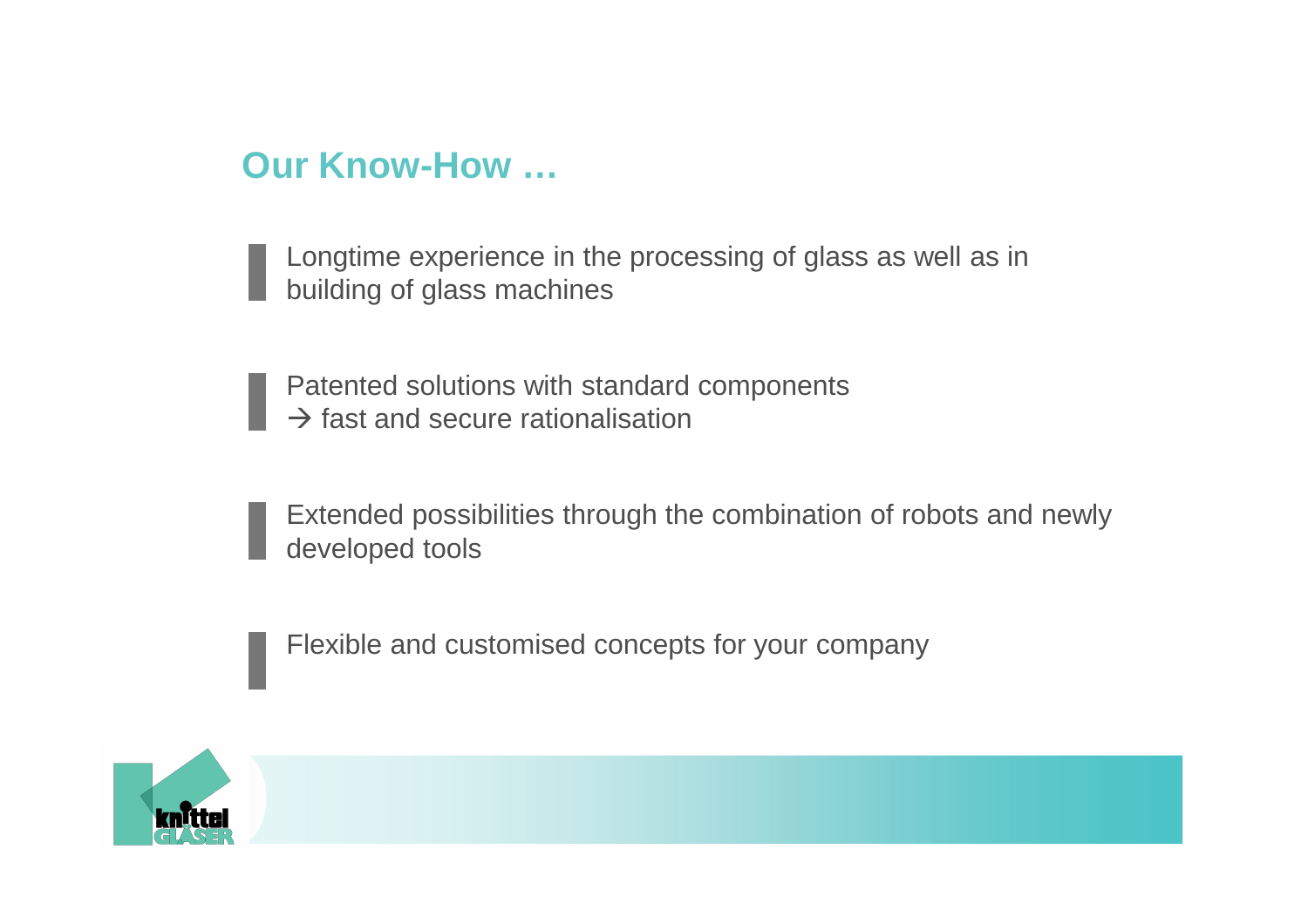### **Your potential for rationalisation**

Reduction of production costsн

Increase of automation levelу.

Improvement of the ability to deliverH

Higher flexibilityI.

Short time of amortisation

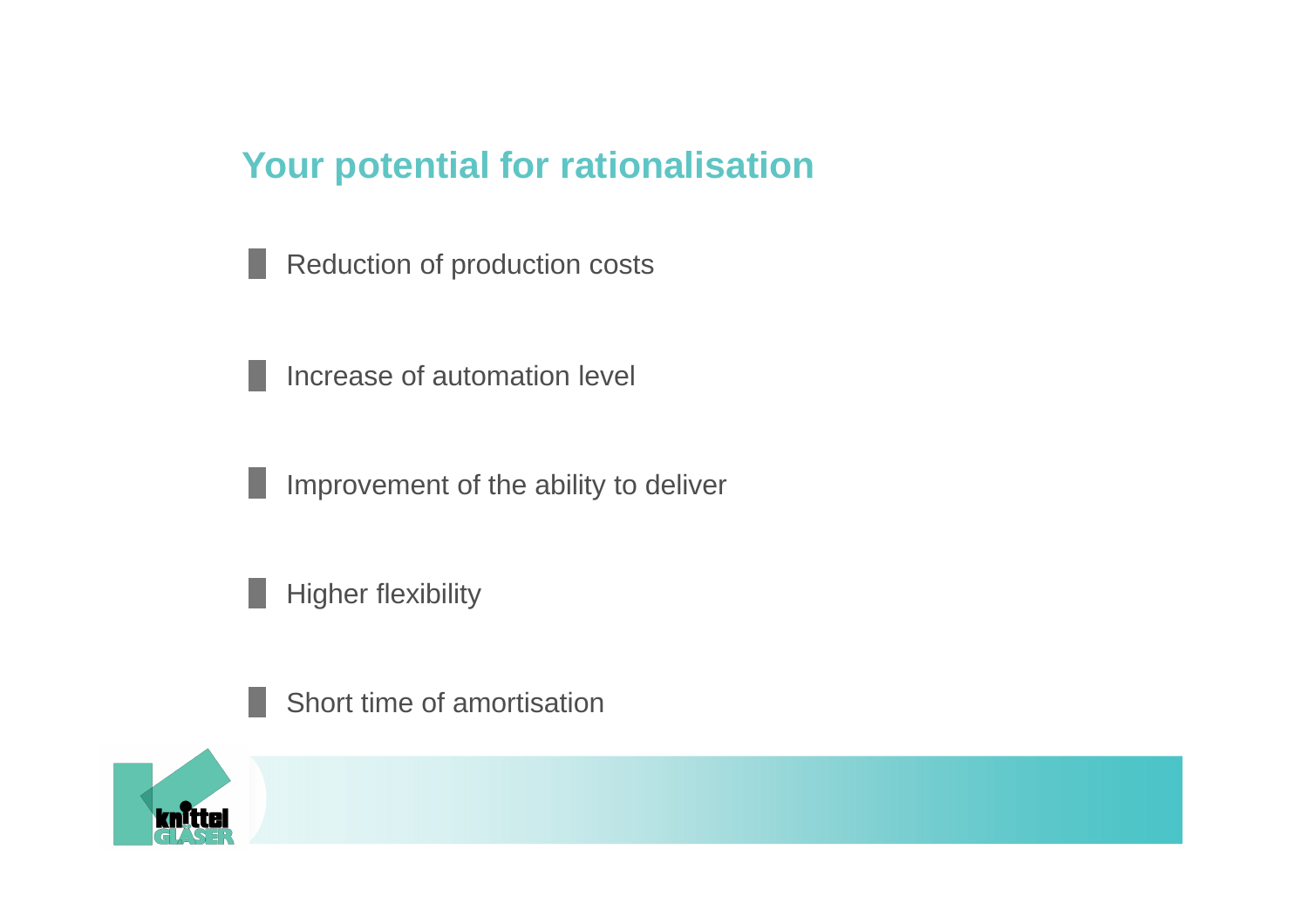

# **Examples of implementation:**



Combining two vertical grinding machines with integrated online-measuring of the workpiece

Single-side drilling directly with the robot

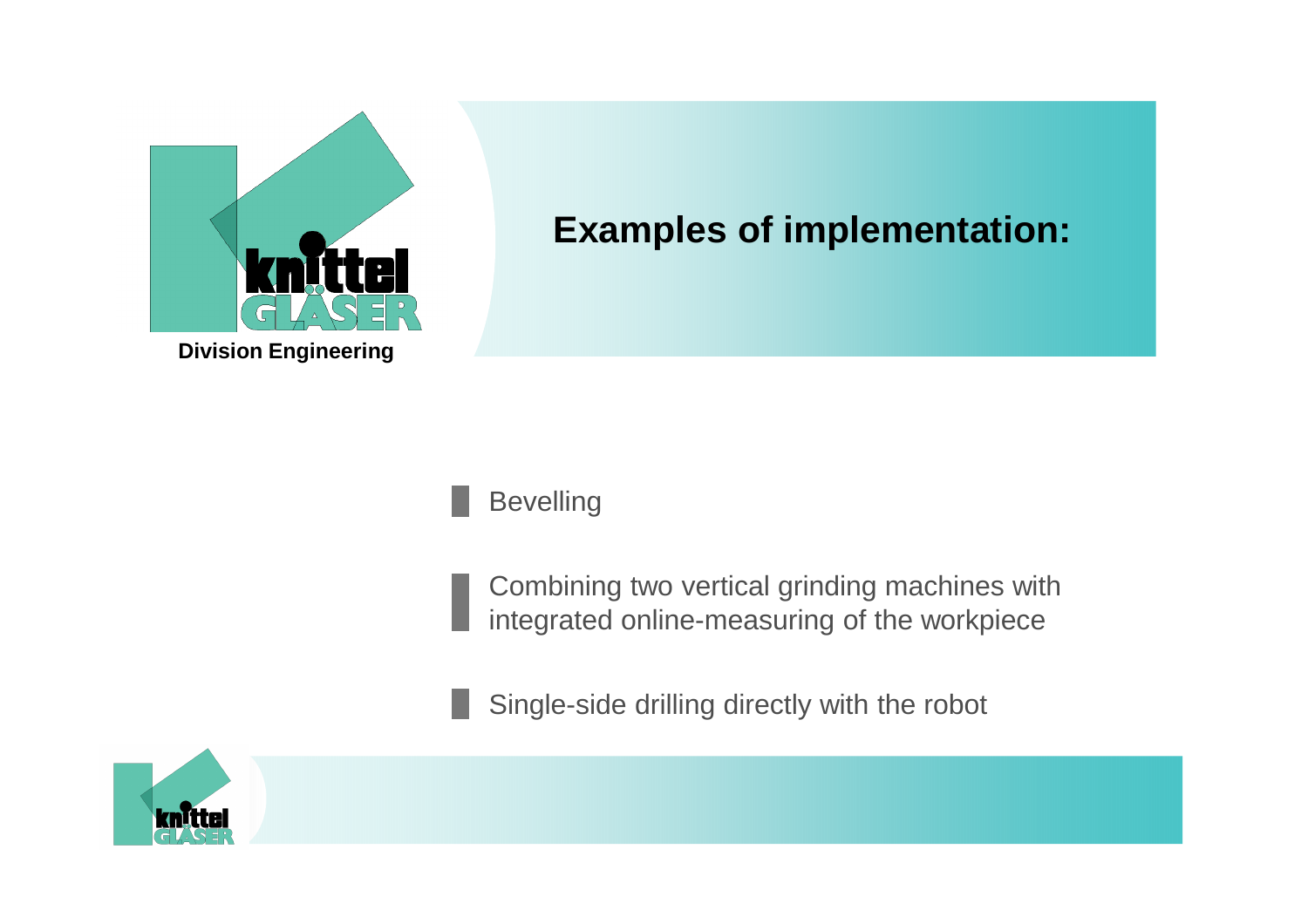## **Bevelling of flat glass (rectangular)**





Bevelling with cut corners

Bevelling without cut corners

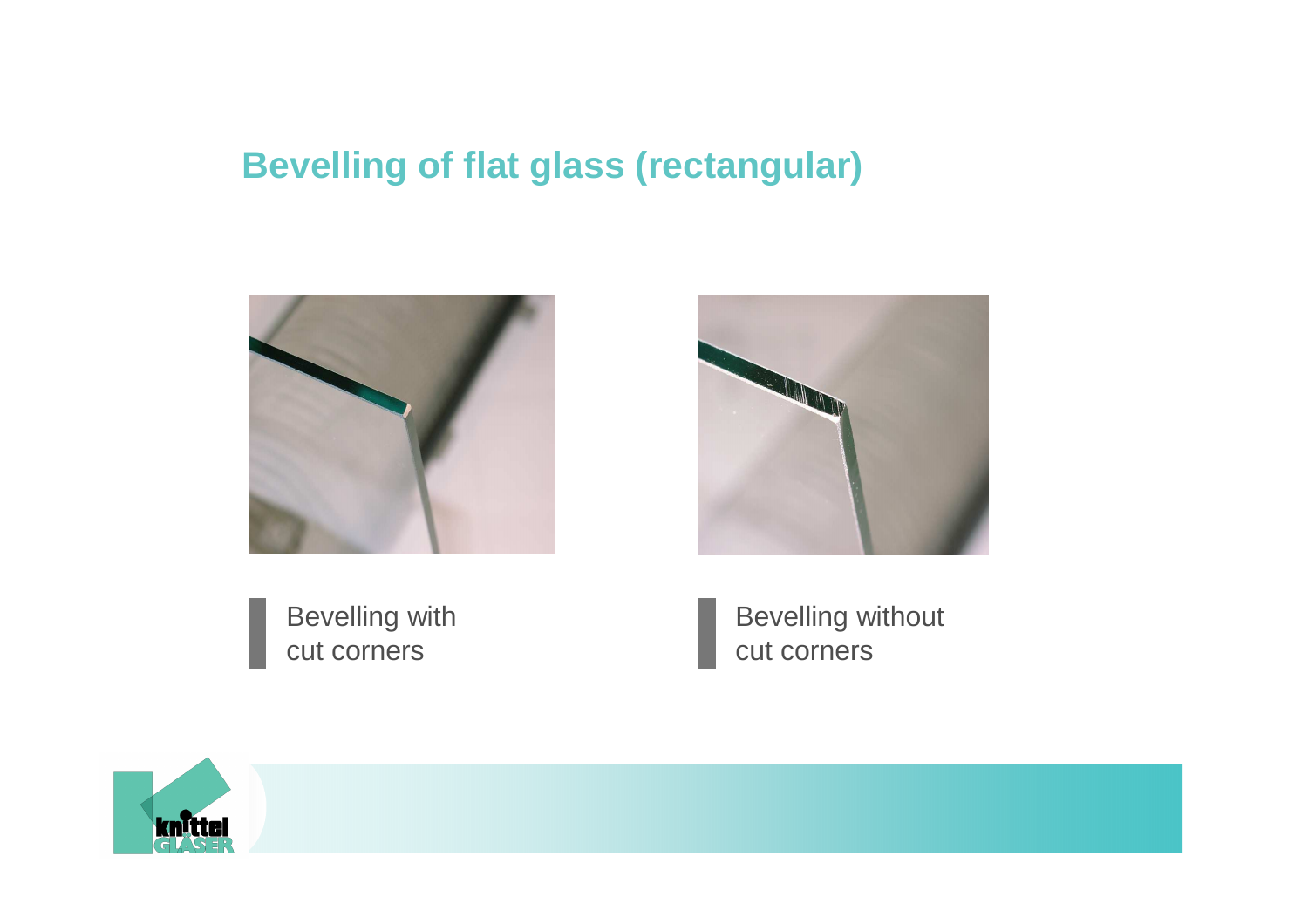### **… also for model edges**





Square edges with bevelling on top and bottom

Bevelling on top and bottom only

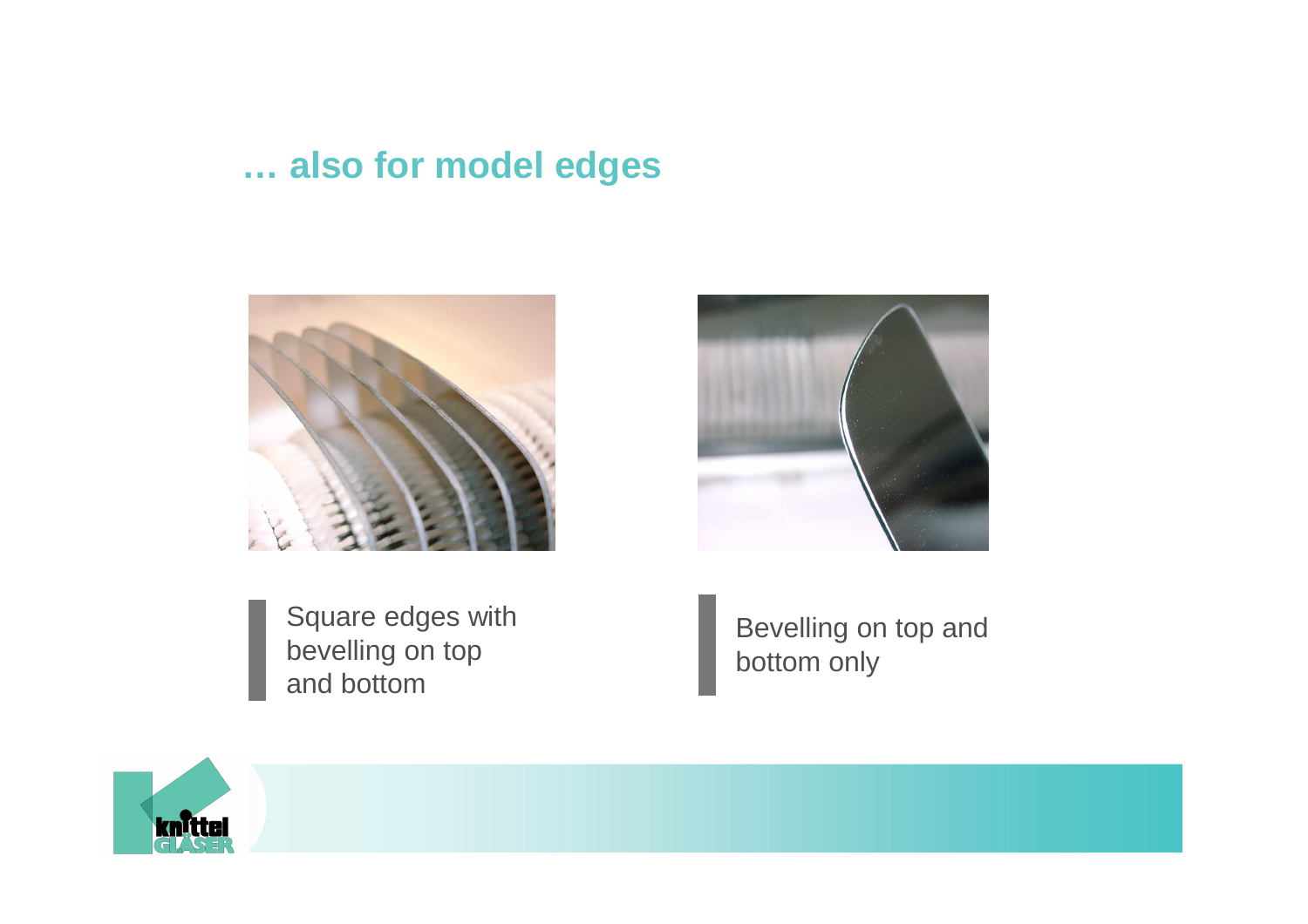# **Combining two vertical grinding machines with integrated online-measuring of the workpiece**





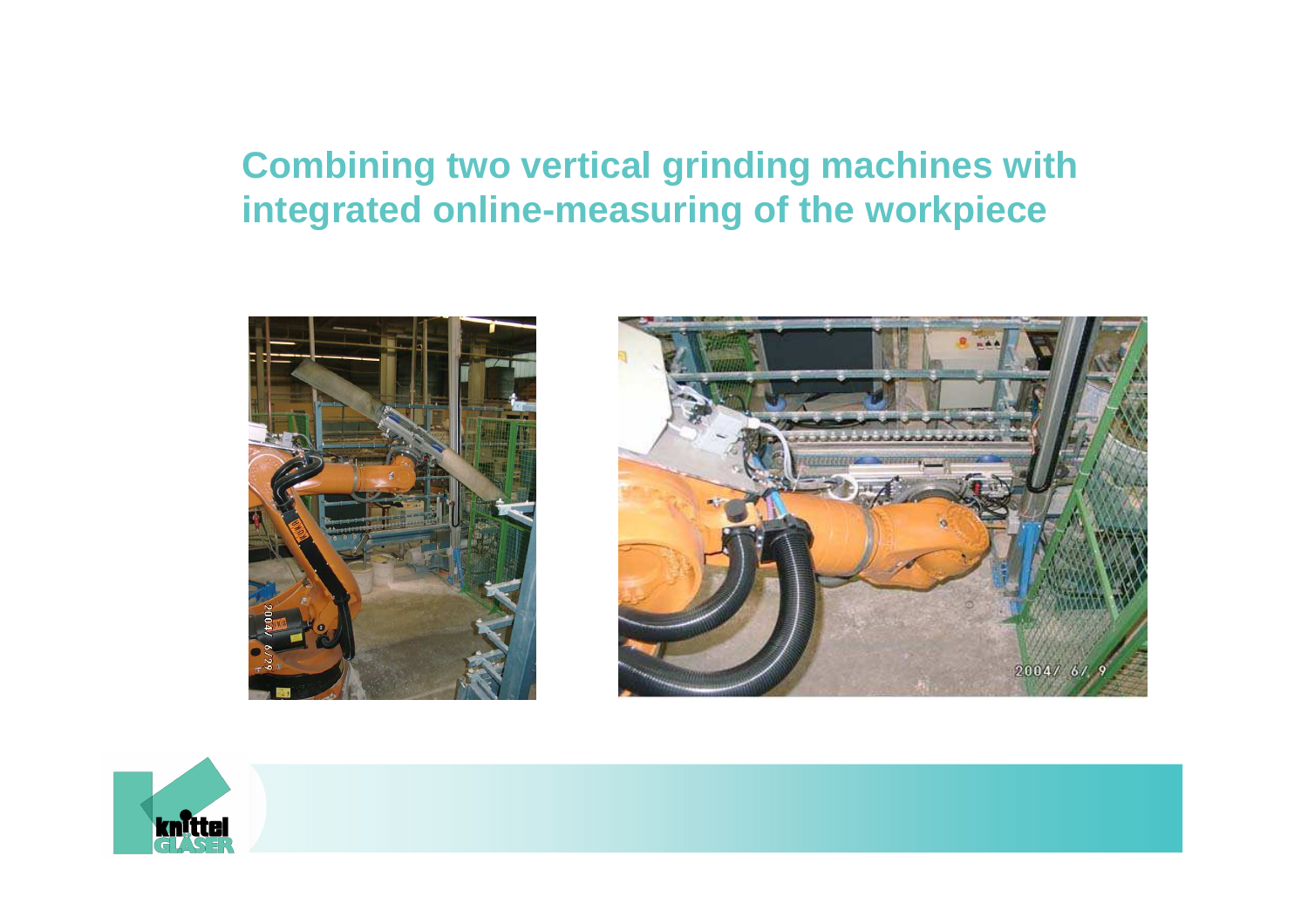**Combining two vertical grinding machines with integrated online-measuring of the workpiece**

# **Advantages of this solution**

Because of the online-measuring no setting necessary

The workpieces are being placed with defined space between them

Additionally to the transmitting, the glass can be turned alternatively by 90° or 180°

Measurement of the glas:2400 x 1200 mm max.156 x 156 mm min.3 -10 mm thickness

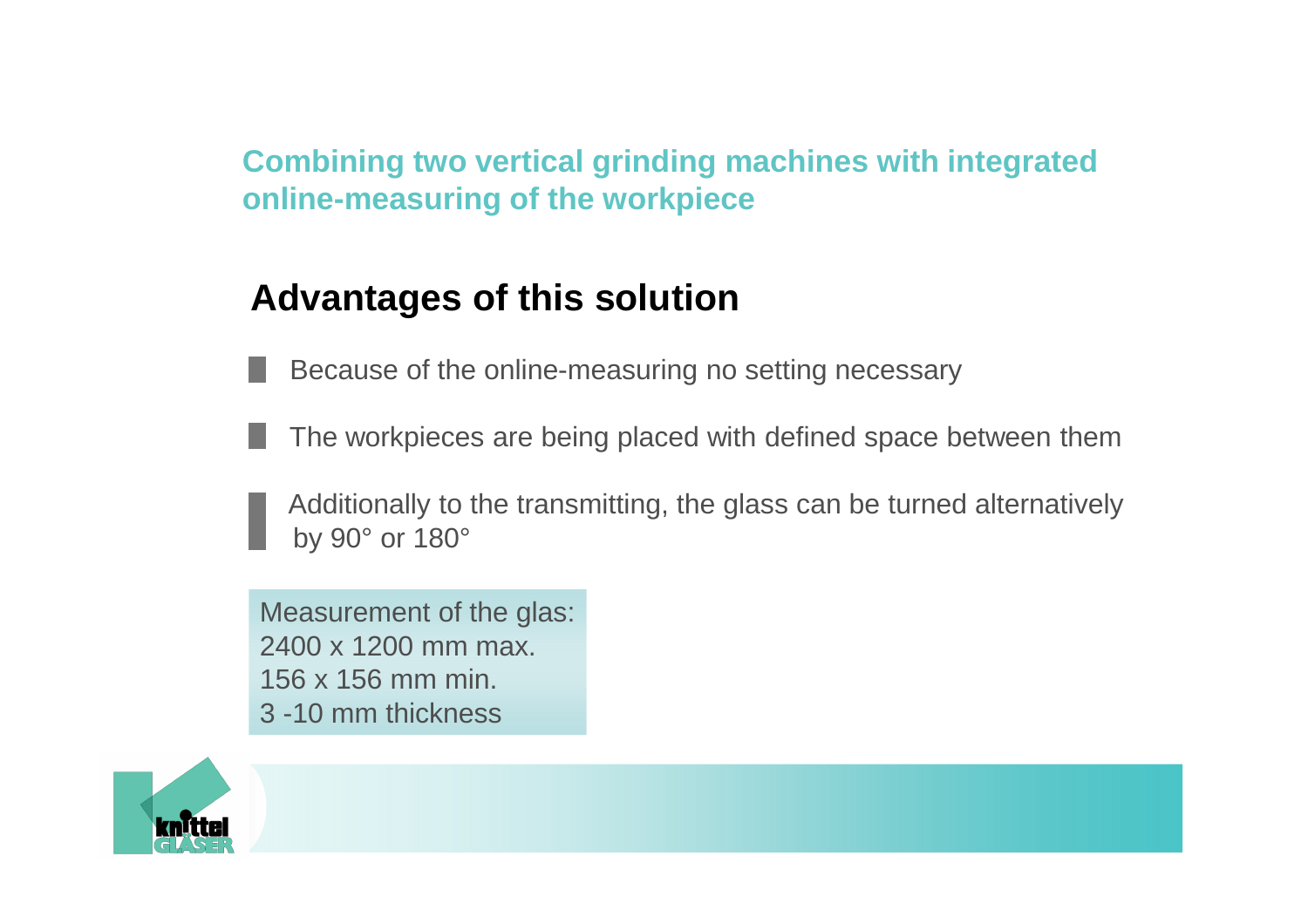## **Single-side drilling with the robot**



Unique, patented solution with a large variety of peripheral assortmentDrilling table, integrated cooling system, automatic measuring of the workpiece



Suitable for all popular thickness of glassDrilling diameter up to 100 mm without problem



The combination, drilling aggregate and handling system make the manufacturing cell extremely economic

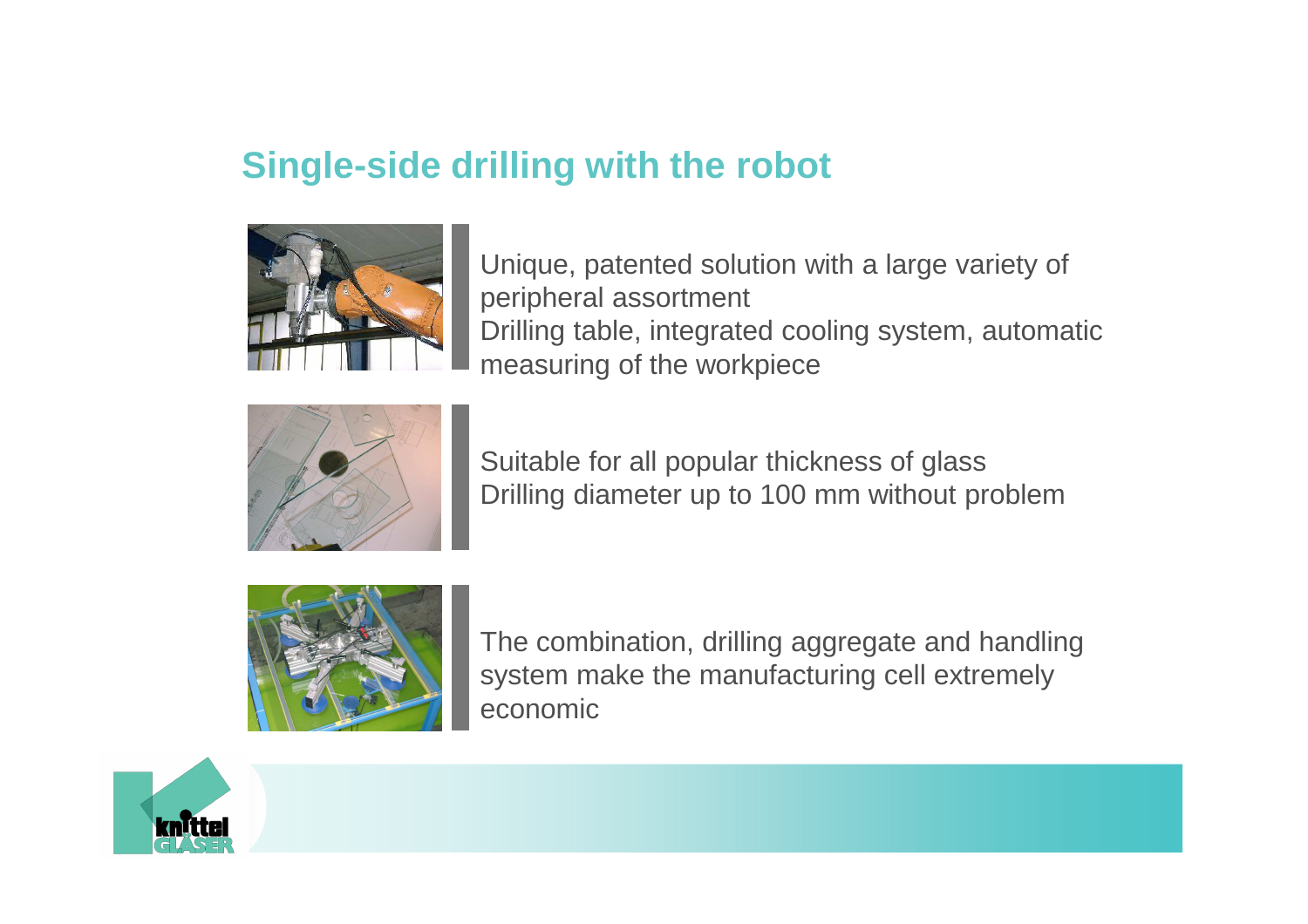#### **Available modules**

- Measuring of the workpiece
- Station for the adjusting of the coordinates
- Synchronisation-devices
- Extensive sensor technology
- Gripping systems
- Tooling changer
- Monitoring of the process
- Fixations of frames and pallets
- Safety devices